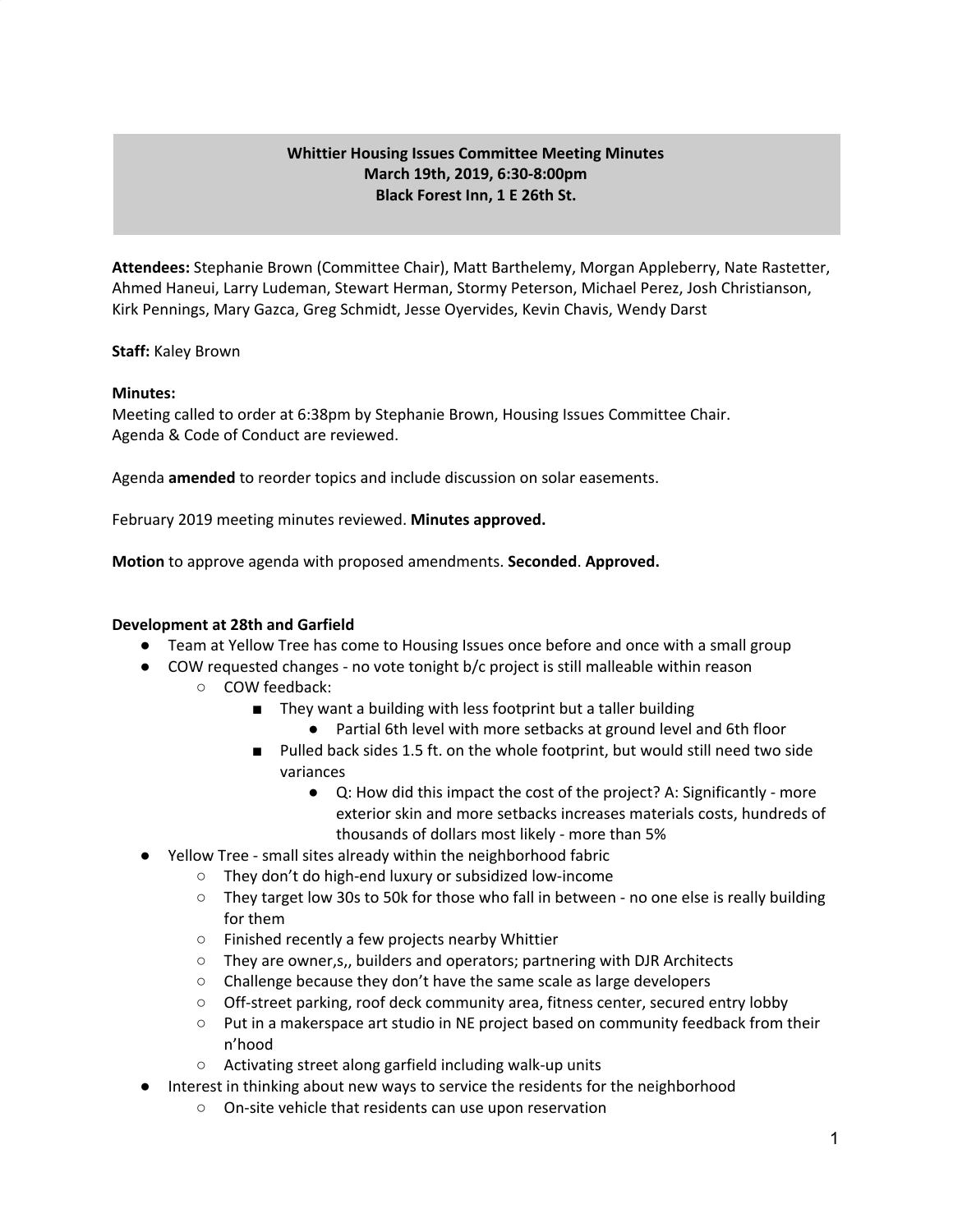- Many residents don't necessarily want/need cars but don't know how to totally cut it out
- Parking: 49 stalls (could fluctuate a bit) and 65 units primarily studios and 1 bedrooms (less people)
	- Implementing a car stacker with 3 levels of parking
	- Will be needing a variance for the parking ratio because the current zoning does not currently recognize the car stacker, though that ordinance will change
		- Current requirement is over 50% and they will be providing more than 50% because they are stacked; could potentially retrofit their design if the car stacker proves popular to add a 2nd stacker system
	- This is one of 3 projects they are hoping to be able to implement it
- Buildings are pretty tight up on the property line in the current design, but the COW is looking for more setbacks
	- Setbacks after 1st floor and on the corners to reduce massing
	- Spaces on garfield would be walk-up units
	- Parking would be hidden
	- NE side of building would be the maker/artist space they are considering
	- Green roof on some of the setbacks for water retention / stormwater runoff
	- No underground portion
	- Interested in the possibility of a mural on the 28th side
- Brick base + materials that are in context with the neighborhood such as shiplap siding (commercial fiber cement); no metal panels; looking to add some color to it and they are looking for feedback on the color
- Community questions:
- $\circ$  Q: Is the alley a dead end alley on the south end? A: Dog-legs from the Murals of Lyn-Lake complex
- $\circ$  Q: Conversations with neighbors about losing some shading? A: Haven't done a shading study yet, but that will likely be their next step following the COW feedback
	- Q: Is there a pattern or process you go through generally to engage with owners who may be losing shade? A: They generally try to build on the south side of the street whenever possible to avoid that issue.
	- Q: Units for folks with disabilities? A: 2 specifically designed for that population, and the rest will be adaptable and there will be an elevator
	- Q: When are you planning to break ground? A: Could likely be this summer, but depends on current workload including a project on Bryant Ave; would need to start by July 1st if it'll be this year
	- Q: Range of rents per unit? A: Entry point of \$1,000 for studio--1,600 for 2 bedroom; try to have majority of units affordable to 80% AMI without any subsidies
	- Q: How do you think about energy efficiency vs. unit costs? A: Energy audits to make sure that renters aren't paying a disproportionately high utility bill causing them to leave; energy star appliances, etc.
	- Q: Plans or interest in incorporating solar panels / other renewables? A: They are building for future retro-fitting to add if possible; car-share would be electric car
	- Q: Where are the garbage and recycling bins? A: Chutes and twice per week pickups